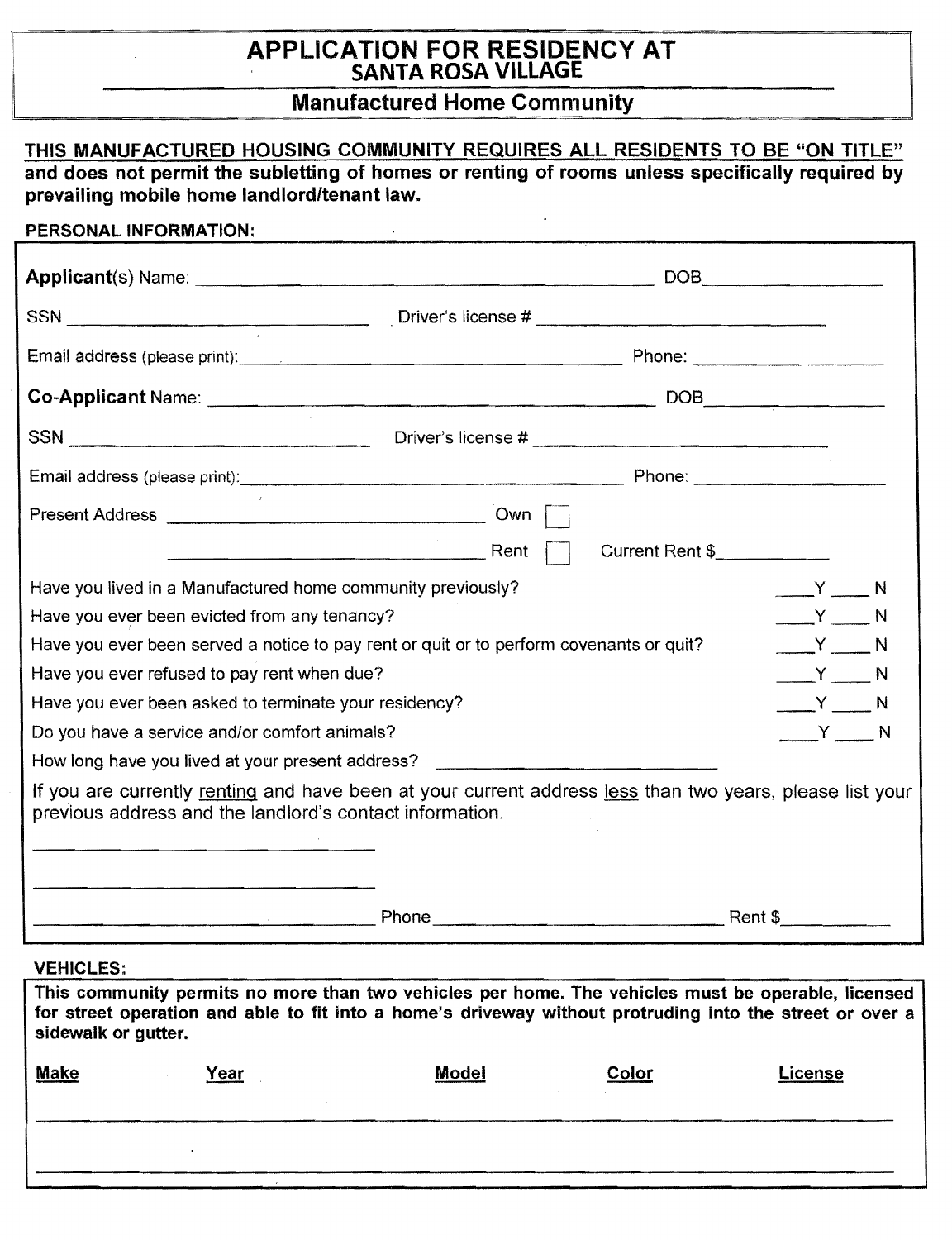#### FINANCIAL:

The financial information provided in this application must be verified by a third party source i.e. no less than 3 payroll stubs, 3 bank statements and / or brokerage statements, etc. Incomplete applications will not be accepted or processed.

| HOW WILL YOU BE BUYING YOUR HOME? CASH | MORTGAGE <sup>1</sup> |
|----------------------------------------|-----------------------|
| MONTHLY MORTGAGE PAYMENT: \$           |                       |

Have you had a bankruptcy in the last 3 years?  $Y$  N

If yes, have you had any collections or late payments since the disposition of the bankruptcy?  $\overline{Y}$  N

#### BE SURE TO LISTALL YOUR SOURCES OF INCOME BELOW

| <b>Gross MONTHLY Income</b>                   |                            |                                          |
|-----------------------------------------------|----------------------------|------------------------------------------|
| <b>Applicant:</b>                             |                            |                                          |
| Employment: \$                                | Pension: \$                |                                          |
| Social Security: \$                           | Investments: $\frac{1}{2}$ | Other: $\frac{\mathcal{S}}{\mathcal{S}}$ |
|                                               |                            |                                          |
|                                               |                            |                                          |
|                                               |                            |                                          |
|                                               |                            |                                          |
| Co-Applicant:                                 |                            |                                          |
| Employment: $\frac{\mathcal{S}}{\mathcal{S}}$ | Pension: \$                |                                          |
|                                               |                            | Other: $\frac{1}{2}$                     |
|                                               |                            |                                          |
|                                               |                            |                                          |
|                                               |                            |                                          |
|                                               |                            |                                          |

#### ASSETS:

|                               | <b>Market Value</b> | <b>Monthly Income</b> |
|-------------------------------|---------------------|-----------------------|
| Cash                          | \$                  | <b>Communication</b>  |
| <b>Stocks and Bonds</b>       | \$                  |                       |
| <b>Mutual Funds</b>           | \$                  |                       |
| <b>Real Estate</b>            | \$                  |                       |
| Life Insurance (convertible)  | \$                  |                       |
| Notes Receivable (list)       | \$                  |                       |
| <b>Other Assets</b><br>(list) | S                   |                       |
| ⊺ota                          |                     |                       |